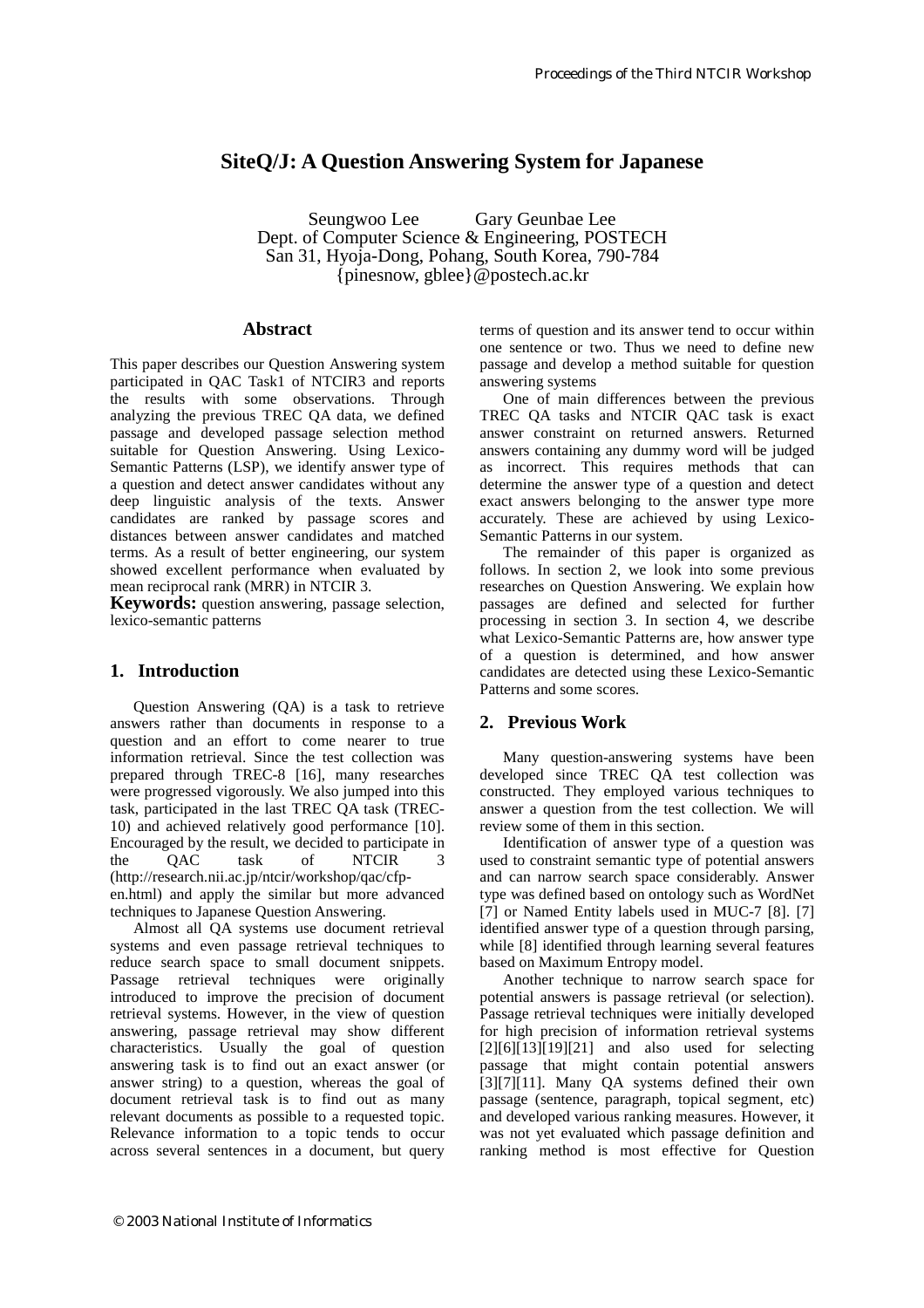Answering systems.

To detect answer candidates to a question, many systems utilized Named Entity recognition techniques. This was achieved by pattern matching such as regular expression [3] or external NE taggers [7]. To justify answer candidates, [5] employed abductive reasoning with deep analyses of texts, while [7][14] used only surface patterns and showed good performance in the latest TREC QA evaluation.

### **3. Query-based Answer Passage Selection**

Most question answering systems utilize existing document retrieval systems to reduce search space to several documents. However a document is usually not suitable for detecting answer candidates within itself because it is too long and contains too much extra information and various topics. By analyzing questions and their answers used in the past TREC QA tasks, we could find that an answer occurs comparatively near to keywords matched to a query in a document. This means that we can focus on only short part of a document rather than the whole to extract answer candidates and thereby considerably reduce the computational load. Considering this fact we employ passage selection method after retrieving documents through a probabilistic document retrieval system, POSNIR[10], like several previous researches ([3][7][11]).

### **3.1 Definition of a Passage**

Passage selection or passage retrieval techniques were originally used to improve the precision, especially top-level precision, of information retrieval systems [9]. These techniques can be divided into two different approaches: static and dynamic passage retrieval. In static approach, each document is segmented into several passages in indexing time and each passage, not document, is indexed. Therefore, a retrieved passage is always definite regardless of a request [6][13][19][21].

 However, this approach may often degrade the performance to some queries since it is difficult to segment a document into passages equally suitable to all the queries. In contrast to the static approach, the dynamic approach determines the passages with fixed or variable length in response to requests [2][9]. This method can get passages more suitable to each query but needs an algorithm to efficiently determine them since all possible passages must be computed in retrieval time. According to Kaszkiel [9], we know that the dynamic approach gives substantial improvements in effectiveness than the static and so can be more suitable for question answering. Passage was defined in several ways in previous works: sections (or paragraphs) [19][13], pages (which are adjacent paragraphs within limited bytes)[21], tiles (which are adjacent sentences divided by topic shift)[6], fixed-length windows[2] and variablelength windows[9]. Sections, pages and tiles are

static passages, whereas fixed-length and variablelength windows are dynamic. Kaszkiel compared these various passages through experiments and showed that passages based on windows were more effective and especially 150 to 350-word passages had good performance in retrieval precision.

However, in the view of question answering, passage retrieval may show different characteristics. We analyzed 492 questions and evaluation results of the runs submitted by each participant group of TREC-10 [18] to investigate the effect of passage retrieval when it was applied to question answering. Using answer patterns and judgment information provided by NIST, we gathered instances of each answer passage which consists of 11 adjacent sentences: one sentence containing an answer string and the previous and the next 10 adjacent sentences. And then we investigate the distribution of query terms in each answer passage.<sup>1</sup> Throughout this analysis, we found that about 80% of query terms of each question occurred on average within 50-word window including answer string in its center and within 3-sentence window including answer string in the middle sentence. This is very small relatively to the window size suggested by Kaszkiel[9] and might be due to the difference between the two tasks. Usually the goal of document retrieval task is to find out as many relevant documents as possible to a requested topic, but the goal of question answering task is to find out an exact answer (or answer string) to a question. Relevance information to a topic tends to occur across several sentences in a document, but query terms of question and its answer tend to occur within one sentence or two.

According to this preliminary examination, we defined a passage as consecutive three sentences for QAC task. We prefer sentence window to word window to prevent a possible answer from being cut off by window boundary even though some query terms and the possible answer co-occur in the same sentence.

#### **3.2 Passage Scoring**

We developed a scoring measure to rank each passage and an algorithm to compute efficiently scores of all possible passages. We can first think of the following assumptions for scoring measure of the passages:

- The more query terms a passage contains, the more probably the passage also contains an answer to the question.
- ! Duplication of terms in a passage or a question is not important and can be ignored.
- Document-specific terms are more important than general terms.

<sup>1</sup> Stop words and optional terms in a query were ignored and lemmatization was applied to each query term except the superlative. For example, in a question, "What is the largest city in the U.S.?", 'city' is optional and therefore was ignored.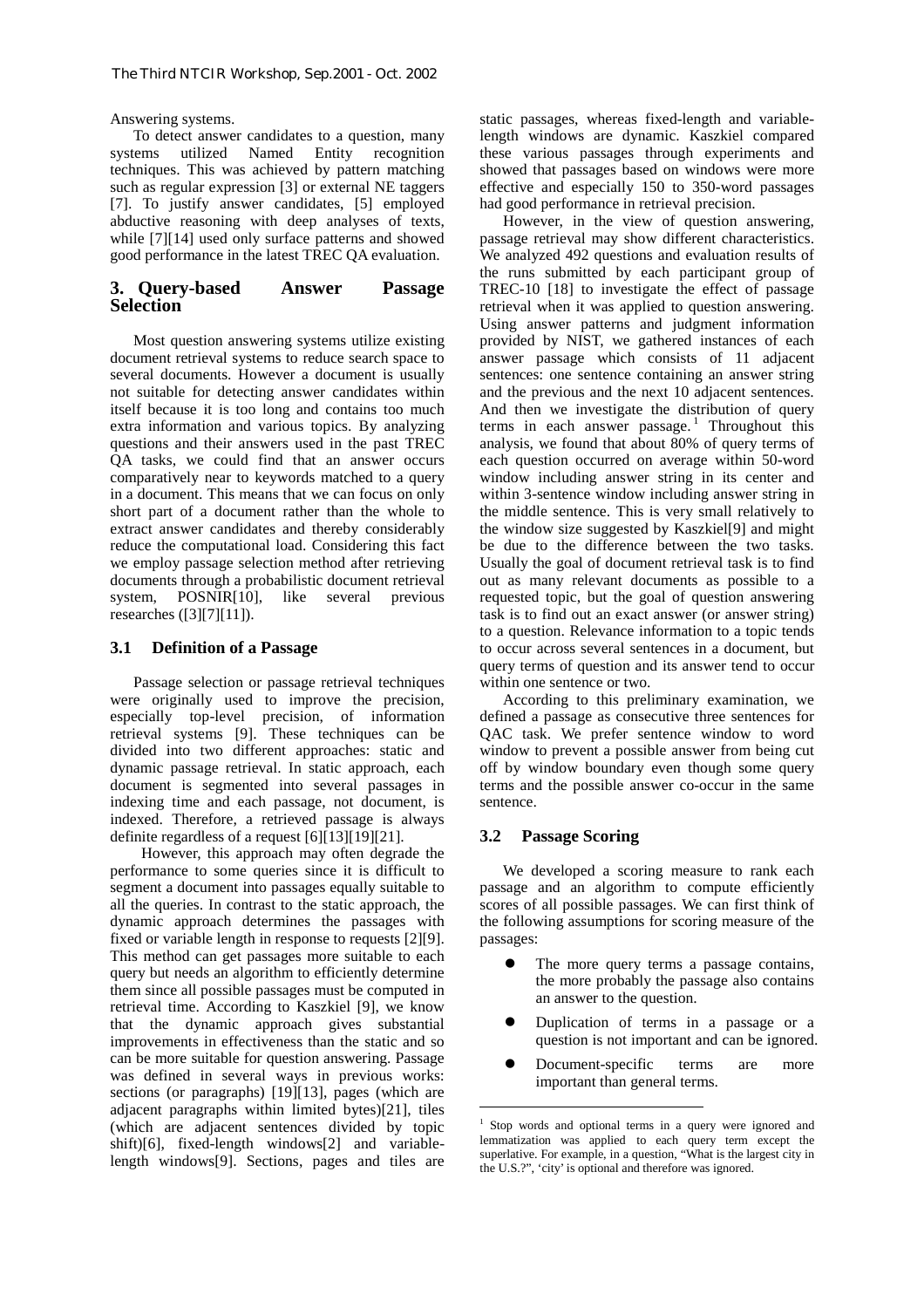The first and second assumptions can be measured by the number of unique query terms occurred in a passage divided by the number of unique query terms and the third can be expressed by using inverse document frequency. Let *qtuc* be count of unique query terms in a question, *ptuc* be count of unique passage terms matched with the query terms, *ptfi* be frequency of *i*th query term in a passage (we call this passage term frequency) and *idfi* be inverse document frequency of *i*th query term. Then the score of a passage can be calculated using expression (1).

$$
PScore = \alpha \times \frac{ptuc}{qtuc} + (1-\alpha) \times \frac{2000}{qtuc} \times \sum_{i=1}^{qtuc} ptf_i \times idf_i \quad (1)
$$

, where  $\alpha$  is a constant.

#### **3.3 Efficient Passage Selection**

Passage selection algorithm must cover all possible passages from each retrieved document to select most probable passages. If a document consists of five sentences  $(S_1, S_2, S_3, S_4, S_5)$ , there are three possible passages (*P1={S1, S2, S3}, P2={S2, S3, S4},*   $P_3 = \{S_3, S_4, S_5\}$ . Then the algorithm must calculate the score of each passage  $P_1$ ,  $P_2$  and  $P_3$  respectively by expression (1). Since *qtuc* and *idfi* are constant regardless of passages, it only needs to count *ptuc* and *ptfi*. These can be easily obtained from term position information (TPI) which is a database that contains the position (i.e. *j*th token of *i*th sentence) of each index term occurred in each document and which is constructed in IR indexing time. When a document is retrieved, we can count the occurrences of each query term in each sentence and then count the occurrences of each query term in each passage and calculate the score of each passage.

We rank the passages according to the scores of them and select top *N* passages for further processing.

It is allowed to select more than one passage from a document, but only one passage is allowed to be selected among three consecutive and overlapped passages to prevent one sentence from being processed more than once in the next module. In the above example, if query terms occur in only  $S_3$ , the three passages,  $P_1$ ,  $P_2$  and  $P_3$  have same scores. In this case, we prefer  $P_2$  to others since answers tend to occur near the query terms.

After selecting top passages, answer candidates are extracted from them through Lexico-Semantic Pattern matching and most probable answers are returned as a response to the input question.

#### **4. Question Answering using Lexico-Semantic Patterns**

Various Question Answering systems and techniques have been developed and tested through recent TREC QA tracks on the English test collection [15][17][18]. Some systems like [5] showed good performance through complicated analyses of texts such as parsing and theorem proving while some systems like [14] obtained surprising results using only simple surface patterns extensively and showed the remarkable power of such lexical patterns by exploiting redundancy of the corpus.

The first Question Answering Challenge (QAC) task in NTCIR3 has a goal similar to that of the previous TREC QA tasks (that is, uses fact-based questions that require short answers) but requires the exact answer to each question rather than fixed-byte answer strings (TREC2002 QA track also adopts this policy). This exact answer constraint may degrade the performance of QA systems since a returned answer is judged as incorrect if it contains any dummy words. For example, a returned answer "DD I・KDD・IDO" to a question "2000年10月1日に合併 することが決まった通信三社はどこですか。(*What are three communication companies which were decided to merge in Oct. 1, 2000?*)" is incorrect though each 'DDI', 'KDD' and 'IDO' is judged as correct. Therefore we need a technique to exactly extract the only entities that can be answers and well-engineered Lexico-Semantic Patterns (LSP) are developed for such purposes.

| Instance                                               |
|--------------------------------------------------------|
| LSP                                                    |
| 名作/NC は/EH 何/NRC です/U か/EM                             |
| (What is the masterpiece $\ldots$ )                    |
| (%work)(は)(何)(です)(か)                                   |
| 会長/NC は/EH 誰/NRC です/U か/EM                             |
| ( <i>Who is the president</i> )                        |
| (@position)(は)(誰)(です)(か)                               |
| 30/NN 歳/NUN                                            |
| $(30 \text{ year-}old)$                                |
| $(@number)(@unit_age)$                                 |
| 夏目/NPPS 漱石/NPPG の/EY「/SO こころ                           |
| $/NC$ $]/SL$                                           |
| (Souseki Natsume's 'Kokoro')                           |
| $(\textcircled{e}$ person $)(\textcircled{e}$ bracket) |
| バイ/NC スフ/NC ロク/NC さん/NUP                               |
| (Mr. Baisuhuroku)                                      |
| $(\mathcal{Q}$ np)(NUP)                                |

**Table 1. Example of Lexico-Semantic Patterns**<sup>2</sup>

#### **4.1 Lexico-Semantic Patterns**

In this subsection, we describe Lexico-Semantic Patterns (LSP), which is used to determine the answer type of an input question and also to extract answer candidates from selected passages.

LSP is a pattern that is expressed by lexical entries, part-of-speeches (POS), syntactic categories and semantic categories. Unlike surface patterns, which are expressed literally using only lexical entries, LSP has more flexibility, can reduce the number of necessary patterns and gives the expression power to handle the complex syntactic

<sup>&</sup>lt;sup>2</sup> Each instance was attached with POS tag, and the parentheses in LSP were inserted only to separate each component of the LSP.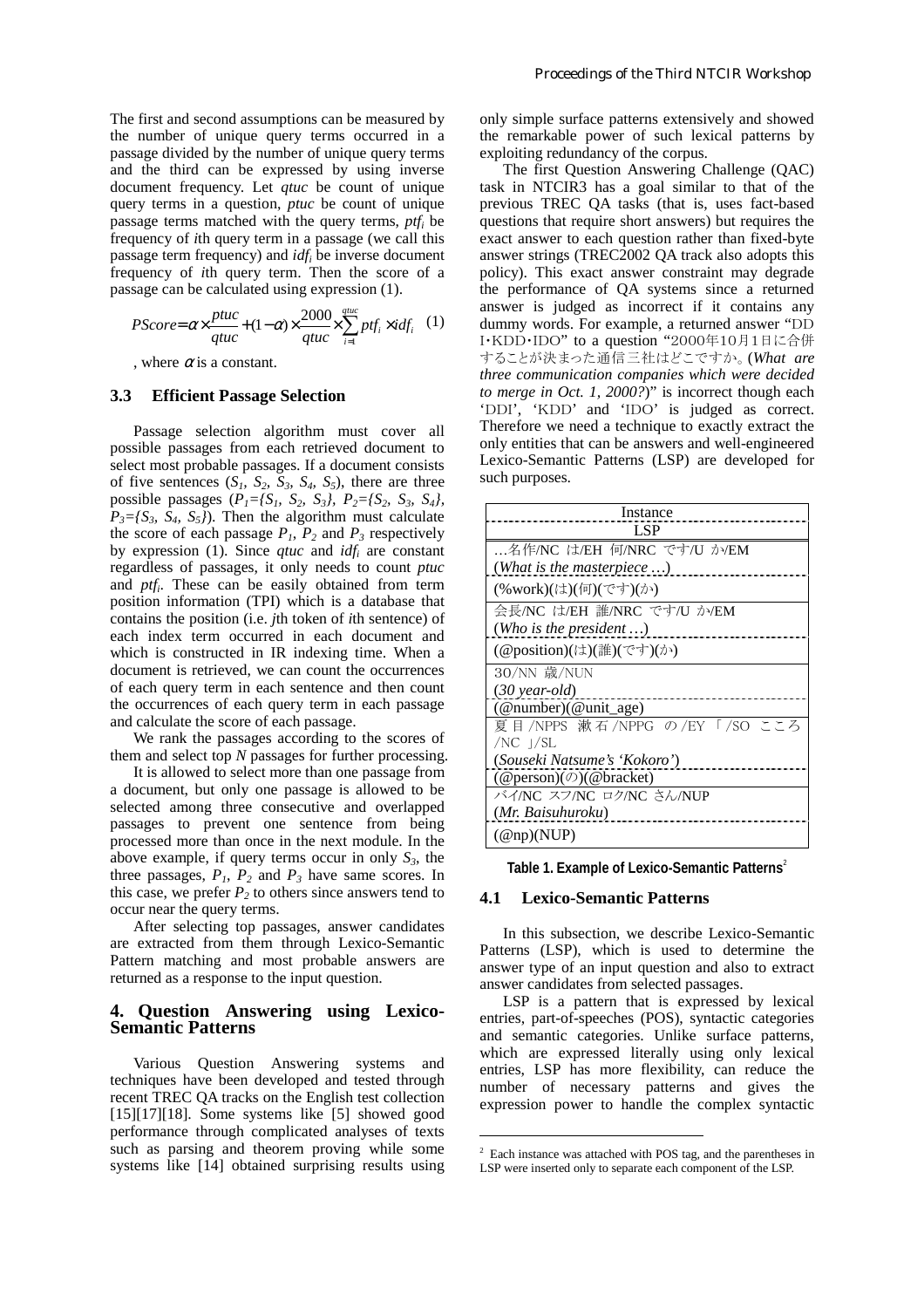and semantic phenomena in human language since each lexical can be generalized by POS, syntactic or semantic category.

Table 1 shows some examples of LSP's that can be constructed from instances. '*%work*', '*@position*', '*@unit\_age*' and '*@person*' are semantic categories of '名作', '会長', '歳' and '夏目漱石', respectively. Of course each number expression is generalized to '*@number*'. '*@bracket*' and '*@np*' are syntactically generalized from '「こころ」' and 'バイスフロク', respectively. ' $NUP$ ' is a POS tag of ' $\forall \& \&$  and represents a suffix following person's name.

We use POSTAG/J, our part-of-speech (POS) tagger for Japanese, to generalize each lexical entry to its POS. For syntactic category such as '*@np*' and '*@vp*', we implemented simple verb and noun phrase chunker. '*@bracket*' and '*@parenthesis*' are made by checking the boundaries surrounded by brackets and parentheses within small window and is very useful for extracting titles of books, movies and TV programs and acronyms of entities, respectively. To generalize a lexical entry to a semantic category, we defined 68 semantic categories by referring the previous TREC data and gathered about 250,000 instances belonging to each semantic category from lots of web sites and dictionaries. Semantic categories include person, location, school, city, company, bird, drug, etc.

### **4.2 Determining Answer Type using LSP**

 It is important for a QA system to predict what type of answer the question requires (i.e. answer type): person name, location, organization, or any others since it can fairly reduce the number of answer candidates. Referring to the previous TREC QA questions, we defined 62 answer types and developed a method that classifies questions into the answer types using the LSP's.

Usually an interrogative in a question is an important factor but it is not enough to determine the answer type of a question because it also can has sense ambiguities like other words. For example, 'ど こ' indicates a '*location*' in a question, "東京ディズニ ーランドはどこ にありますか。 (*Where is Tokyo* 

*Disneyland?*)" while it indicates a '*company*' in another question, "日本サブウェイはどこの会社の子会 社ですか。 (*Nihon Subway is which company's subsidiary?*)". This means that LSP's for classifying questions must include its surrounding contexts as well as an interrogative itself. 'どこにあり' and 'どこの 会社' are key phrases that can tell the answer type of two questions and expressed in LSP grammar for 'ど こ' question as follows:

(どこ)(に)(ある) → 1|3|location

(どこ)(の)(%company)  $\rightarrow$  1|3|company

'*%company*' is a semantic class to represent synonyms of '会社'. The first number in the righthand side of arrow  $(\rightarrow)$ , divided by vertical bar, indicates the location of an interrogative ('どこ' in this case) in the LSP of the left-hand side and the second number indicates number of components of the LSP. The third is an answer type. In other words, the above grammars represent that the LSP consists of three components and the first one is an interrogative and if some part of a question matches with the LSP, then the answer type of the question is '*location*' (or '*company*'). If more than one answer type is possible to each LSP then all possible answer types can be enumerated with a separating vertical bar. Table 2 shows some more examples of LSP grammars for determining answer types with sample questions.

Determined answer type can be extended to several subsumed answer types. For example, '*location*' is extended to "*location, state, city, country, etc*" before detecting answer candidates. If a question is not assigned to any predefined answer type, we assign '*language\_unit*' to the question.

### **4.3 Detecting Answer Candidates using LSP**

Unlike the previous TREC QA tasks, we have to return only exact answers in the QAC task. This makes answer detection module more important since an answer string involving any dummy words will be judged as incorrect.

LSP is used for extracting answer candidates from text as well as classifying questions. Once an answer type of a question is determined, what we

| Interrogatives          | Sample question                                                                                                                                      | Grammar                                                                                                |
|-------------------------|------------------------------------------------------------------------------------------------------------------------------------------------------|--------------------------------------------------------------------------------------------------------|
| 何/なん/なに<br>(what/which) | "夏目漱石の名作は何ですか。"<br>(What is the masterpiece of Souseki Natsume?)<br>"千葉県の県庁所在地は何市ですか。"<br>(Which city is the provincial office of Chiba<br>located?) | (%work)(は)(何)(です)<br>$\rightarrow$ 3 4 movie book music<br>(は)(何)(%city)(です)<br>$\rightarrow$ 2 4 city |
| 誰/だれ/どなた                | "大学審議会の会長は誰ですか。"                                                                                                                                     | (@position)(は)(誰)(です)                                                                                  |
| (who)                   | (Who is the president of university council?)                                                                                                        | $\rightarrow$ 3 4 person                                                                               |
| どこ/何処/何所、どちら/どっち        | "タージ・マハールはどこにありますか。"                                                                                                                                 | (どこ)(に)(ある)                                                                                            |
| (where/which direction) | (Where is Taj Mahal?)                                                                                                                                | $\rightarrow$ 2 3  location                                                                            |
| いつ<br>(when)            | "米ソの冷戦が終わったのはいつですか。"<br>(When was the Cold War between USA and<br>Russia terminated?)                                                                | (は)(いつ)<br>$\rightarrow$ 2 2 date                                                                      |

**Table 2. Examples of LSP grammars for classifying questions into answer types**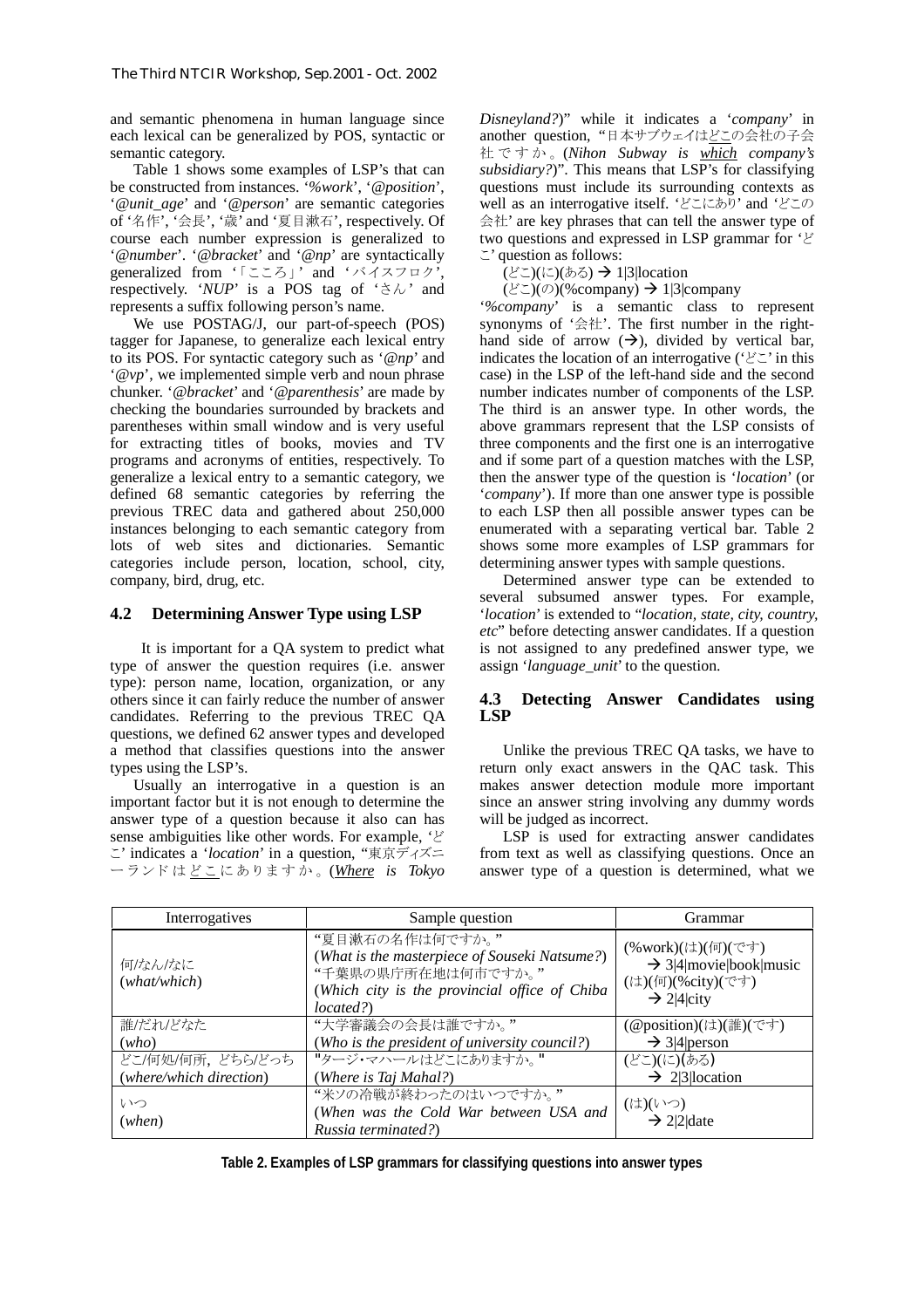| <i>Instances</i>                                                                            | <b>Grammars</b>                                                                                                                                                                |  |
|---------------------------------------------------------------------------------------------|--------------------------------------------------------------------------------------------------------------------------------------------------------------------------------|--|
| 30歳 (30 year-old)<br>夏目房之介さん(47)<br>(Mr. Husakorekai Natsume (47))                          | (@number)(@unit_age) $\rightarrow$ age 1 2 2 1.0<br>$(\textcircled{e}$ person)(NUP)(()( $\textcircled{e}$ number)()) $\rightarrow$ age 4 4 5 1.0                               |  |
| 夏目漱石の「こころ」 (Natsume's 'Kokoro')<br>主演の「L. A. コンフィデンシャル」<br>$( 'LA$ Confidential' starring ) | $(\textcircled{e}$ person $)(\textcircled{e})$ ( $\textcircled{e}$ bracket) $\rightarrow$ book [3] 3] 3] 0.85<br>(主演)(の)(@bracket) → movie $\vert 3 \vert 3 \vert 3 \vert 0.9$ |  |
| バイスフロクさん (Mr. Baisuhuroku)<br>村上雅則投手 (A pitcher Masanori Murakami)                          | $\rightarrow$ person 1 1 2 0.85<br>$(\mathcal{Q}$ np)(NUP)<br>(NPPS)(NPPG)(@position) $\rightarrow$ person 1 2 3 1.0                                                           |  |
| スカイマークエアラインズ(本社・東京)<br>(Sky Mark Airlines (head office, Tokyo))                             | (K)(()(本社)(⋅) → company 1 1 4 0.9                                                                                                                                              |  |

#### **Table 3. Sample grammars for extracting answer candidates**

have to do is to find out entities belonging to the answer type within passages selected in the previous step. Named Entity (NE) tagger was used for this purpose in many QA systems and is substituted by LSP grammars in our system.

From instances belonging to each answer type, gathered from texts, we can construct LSP grammars for extracting answer candidates. For example, in a text snippet, "村上雅則さん(53)", we can extract '村 上雅則' and '5 3 ' as '*person name*' and '*age*', respectively, using following LSP grammars:

 $(NPPS)(NPPG)(\check{\sigma}\&\;$   $\rightarrow$  person|1|2|3|1.0  $(NPPS)(NPPG)(\geq \lambda)(()(@number)()) \rightarrow$ age|5|5|6|1.0

The first grammar means that the LSP is composed of three components and if it matches with a text snippet, then corresponding parts to between the first component and the second including boundaries is extracted as '*person name*' with weight 1.0. Weight value indicates the precision of the pattern and can be obtained by counting correct instances among ones extracted by applying the pattern to test collection. Table 3 shows some more examples of LSP grammars for detecting answer candidates.

If a question is not assigned to any predefined answer type and so assigned to '*language\_unit*', any noun phrase can be considered as answer candidates, but we prefer proper noun or bracketed phrase to others.

Answer detection must be applied to a question itself since it also can contain entities belonging to its answer type. An answer candidate to a question may be filtered out if it occurs in the question itself.

#### **4.4 Answer Filtering and Scoring**

Before scoring each answer candidates, they are filtered out by the following assumptions:

- ! A word itself occurring in the question cannot be an answer.
- ! An answer candidate cannot be a correct answer if it also occurred in the question
- ! An answer candidate cannot be a correct answer if it came from the phrase presenting the origin of the news article. This heuristic is specific to the test collection.

Some heuristics specific to each answer type are also applied for filtering. For example, the number representing a year usually consists of 2 to 4 digits. One character person name is also filtered out.

If date constraint was specified in a question, e.g., "99年7月の完全失業率は何パーセントでしたか。(*What percent was the whole-unemployment rate in July, 99?*)", then answer passage should satisfy it too. That is, the date should occur in the answer passage or be same with the date of document from which the answer passage came.

Some questions contain a word that can become a clue for finding answers. For example, in a question, "チュニジアの人口は何人ですか。(*How many people are there in Chunizia?*)", a word, ' $\lambda$ ', is a clue for finding an answer, "909万人 (*909 ten thousand people*)". This clue word can be useful for filtering answer candidates especially for '*count*' type answers.

The score of each extracted answer candidate is based on the number of unique terms matched in the passage and distances from each matched term. This assumes that a correct answer to a question will occur probably near terms matched with the question. This assumption is not necessarily true but makes a good hit for many questions of the previous TREC QA tasks.

The score of an answer candidate is calculated using the following four features and linearly combined with the passage score (expression (2))

- LSPwgt : the weight of the LSP's used to extract the answer candidate. This reflects the confidence of LSP's applied to extract the answer candidate.
- *qtuc* : the count of unique query terms.
- ! *ptuc* : the count of unique terms matched with query terms in a selected passage. The ratio of *ptuc* to *qtuc* reflects the weight of a passage from which the answer candidate was extracted.
- ! *avgdist* : the average distance between the answer candidate and each matched term.

AScore = β× PScore+

$$
(1 - \beta) \times LSPwgt \times \frac{ptuc}{qtuc} \times \frac{ptuc}{(ptuc+avgdist)}
$$
 (2)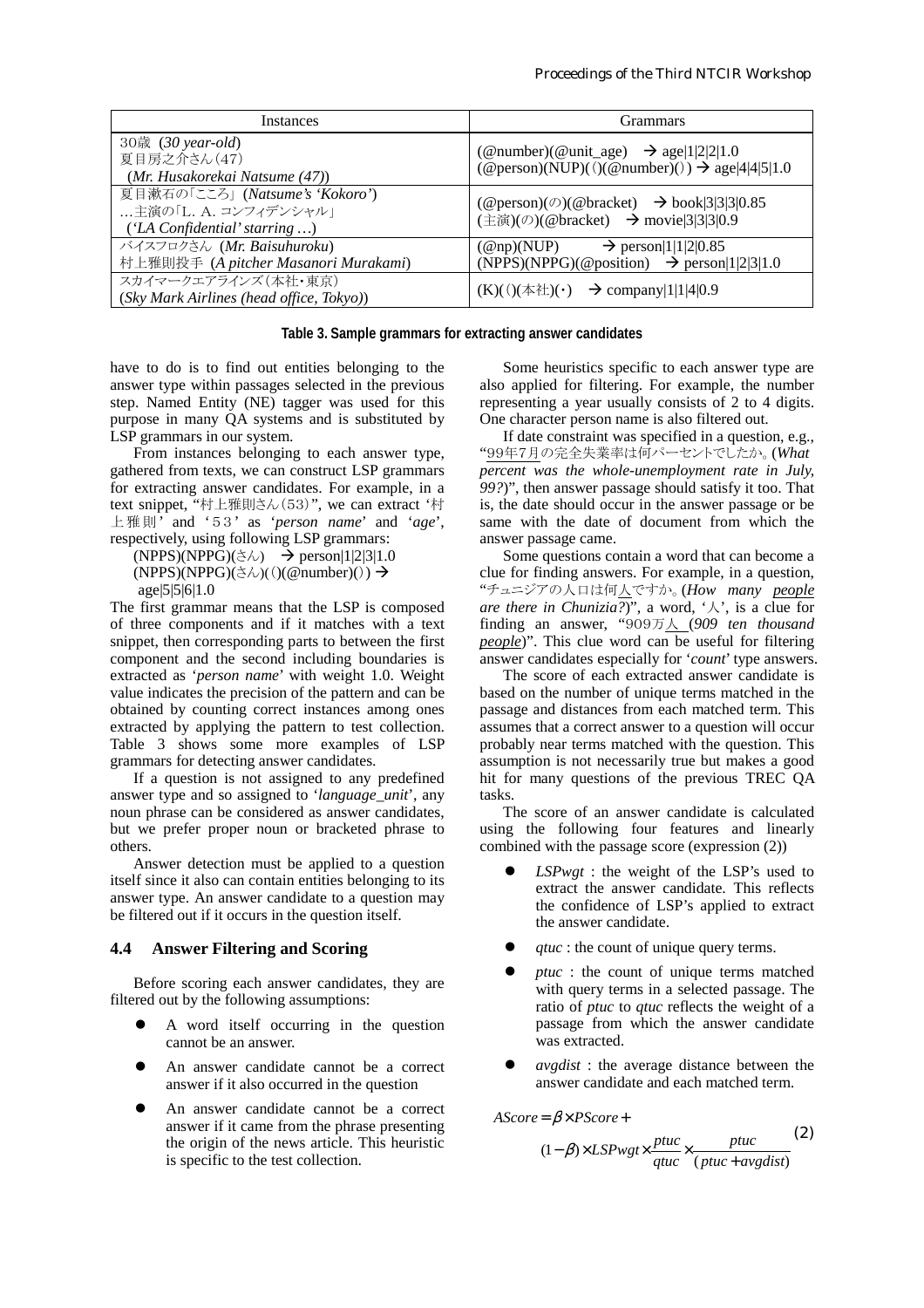, where  $\beta$  is a constant, *PScore* is the score of a passage, from which the answer candidate was extracted.

When ranking answer candidates, we check any duplicates and remove them out. For person name, we also check partial duplicates between family name and full name.

### **5. Experiments in NTCIR3**

We participated in the QAC Task1 of NTCIR 3. The test collection was composed of 230,000 documents (about 280MB) from 98-99 Mainichi Newspaper articles and relatively small compared to the TREC test collection (about 3GB).

To test each participating system, 200 factoid questions were provided by National Institute of Informatics (NII) and each participant returned top five exact answer candidates to each question. This exact answer constraint is one of the main differences from the TREC-8,9,10. Among the questions, five questions were excluded from evaluation since they had no answer in the test collection.

Returned answers were judged by NII assessors and evaluated by mean reciprocal rank. In this section we report our system's performance evaluated from NII and performances of each module in our system.

#### **5.1 Experimental Environment**

We indexed the test collection using our document retrieval system for Japanese, POSNIR/J, which maintains each document with POS tag provided by POSTAG/J, our POS tagger for Japanese, and term position information (TPI) of each indexed term.

We then manually constructed LSP grammars for answer type identification and answer candidate detection from the extra web data and the texts of the test collection.

Our system used top 1000 documents retrieved by POSNIR/J to select answer passages and top 500 passages to detect answer candidates and returned exact answer candidates in 8.74 seconds per question averagely on a PC server with P-III 650MHz dual CPUs.

### **5.2 Effect of Document Retrieval**

Based on the answer file provided by NII, we evaluated result of our document retrieval system. We constructed relevant document list for each question from the answer file and ran the evaluation tool, *trec\_eval*, on the retrieved document list. The evaluation result is shown in Table 4.

Unlike general document retrieval, just one relevant document is enough to answer to a question. So we inspected rank of the first relevant document to each question. All questions among 195 questions except only one (q#24) had at least one relevant document within top 500 retrieved documents and 93.3% had at least one within top 100.

| Top $N$ docs | Precision |
|--------------|-----------|
| 5 docs       | 0.1672    |
| 10 docs      | 0.1267    |
| 15 docs      | 0.1002    |
| 20 docs      | 0.0874    |
| 30 docs      | 0.0697    |
| 100 docs     | 0.0328    |
| 200 docs     | 0.0206    |
| 500 docs     | 0.0096    |
| 1000 docs    | 0.0053    |
| Retrieved    | 192667    |
| Relevant     | 1123      |
| Rel ret      | 1037      |

**Table 4. Performance of document retrieval** 

| Top $N$  | Rate of   |
|----------|-----------|
| passages | questions |
| 5 psgs   | 0.7897    |
| 10 psgs  | 0.8513    |
| 15 psgs  | 0.8718    |
| 20 psgs  | 0.8923    |
| 30 psgs  | 0.8974    |
| 50 psgs  | 0.9123    |
| 100 psgs | 0.9179    |
| 200 psgs | 0.9385    |
| 500 psgs | 0.9487    |

**Table 5. Performance of passage selection** 

### **5.3 Effect of Passage Selection**

We also evaluated the performance of passage selection module. Based on (answer instance, document id) pairs of the answer file, we judged a selected passage as correct if it contains an answer instance and its document id is same with document id of the answer instance. Table 5 shows the rate of questions whose answer was included within top N selected passages. Only 10 questions had no answers within top 500 selected passages and 89.2% of the questions had an answer within top 20 selected passages. For two questions (q#78 and q#82) that had no answer passages within top 20, our system returned correct answers at top rank. As evaluated by mean reciprocal rank (MRR) of the first relevant passage, our system got 0.6560.

### **5.4 Performance of Question Answering**

Finally, returned answers of our system were evaluated. Table 6 shows the performance of our system by the scoring tool (version 1.40) provided by NII. Five among 200 questions were excluded from the computation of mean reciprocal rank (MRR) as they have no answers in the test collection.

Some questions have more than one answer from more than one document. There are 288 correct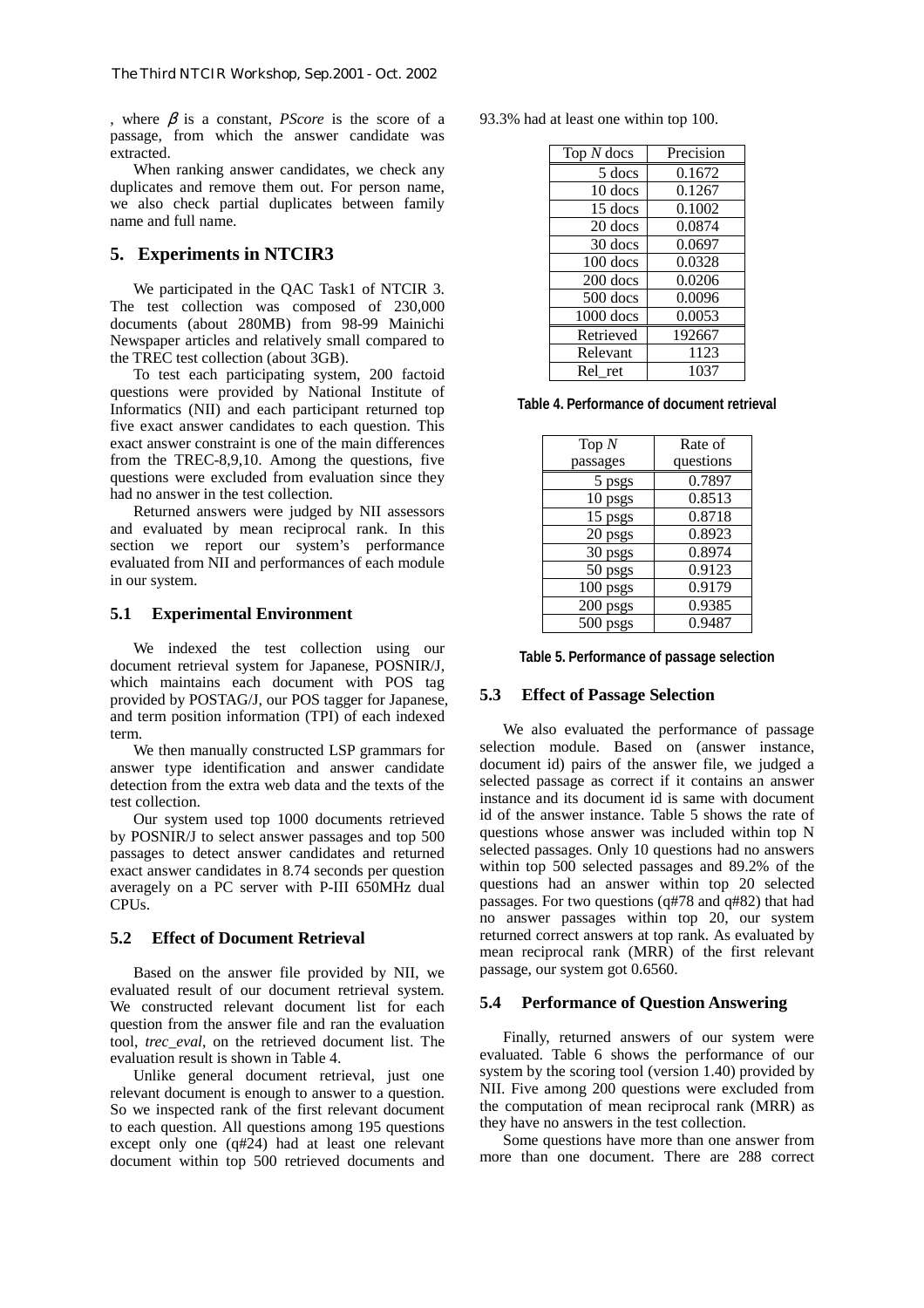answers to 200 questions in the test collection. Our system returned 994 answer candidates to 200 questions and, among them, 220 responses were judged as correct and 183 were distinct answers. Recall and precision were calculated from the numbers of answers, outputs and correct outputs. Fmeasure was calculated by F-measure  $= (2 * Recall *$ Precision) / (Recall + Precision).

In MRR, the standard evaluation criteria in QAC Task1, our system recorded 0.608, which is best performance among 15 participating systems (average 0.303). Our system returned correct answers within top five for 149 questions and at the first rank for 98 questions. Table 7 shows the number of questions according to the rank of the first correct answer and Table 8 shows the performance of our system according to each answer type. Our system was successful to return the correct answers to about half of the questions at top rank, and the deviation of performance according to answer type is not very large.

Compared to the performance (MRR=0.320) we made at TREC-10, this performance is very high even though the exact answer constraint was given. This may be because the test collection is very small and the 'no answer' questions were excluded in NTCIR 3. Another reason can be that we used our own document retrieval system this time. In TREC-10, we used document list provided by NIST since we couldn't finish indexing of the test collection within the given amount of time. However, after the evaluation, we finished indexing and found that the results of our own document retrieval system are much better than the document lists given by NIST.

| Ouestion | Answer    | Output    | Correct |
|----------|-----------|-----------|---------|
| 200      | 288       | 994       |         |
| Recall   | Precision | F-measure | MRR     |
|          |           | 285       |         |

**Table 6. Performance of our system** 

| Rank | # of questions |
|------|----------------|
|      | 98             |
|      |                |
|      | 14             |
|      |                |
|      |                |

**Table 7. Number of questions according to the rank of the first correct answer** 

| Answer type  | # of questions | <b>MRR</b> |
|--------------|----------------|------------|
| Artifact     | 21             | 0.579      |
| Date         | 14             | 0.649      |
| Living thing |                | 0.389      |
| Location     | 31             | 0.610      |
| Number       | 31             | 0.661      |
| Organization | 19             | 0.543      |
| Person       | 42             | 0.614      |
| Substance    |                | 0.750      |

| Title  | 10  | 0.683 |
|--------|-----|-------|
| Others | 15  | 0.536 |
| Total  | 195 | 0.608 |

**Table 8. Performance according to each answer type<sup>3</sup>**

### **6. Discussions**

In this section we analyze our system's results with some examples, especially in the case of failures.

Answer types we used were not enough to cover all the questions. Q#36 and q#132 require a name of prize and legislative bill, respectively, but they are not defined in our system. In questions like q#7 and q#72, *artifact* is too rough to detect correct answers. We must define more general answer types using general or domain-specific thesaurus so as to cover various questions.

For some questions like q#90, q#169, q#173, q#186, etc., our system failed to determine answer types and thus failed to return correct answers because manually constructed LSP's and semantic class dictionaries were not complete yet.

Failure to determining answer type does not always mean failure to detecting correct answers. For q#21, q#152, q#187, q#195, etc., our system could be successful to return correct answers by selecting bracketed entities.

Some questions can be assigned to multiple answer types. In this case, answer candidates belonging to each answer type are detected and ranked by the scoring measure. For example, q#29 was assigned '*location*', '*company*', etc. and q#136 was assigned '*year*' and '*count*', this increased the ambiguity of answer candidates though correct answers to some questions could be ranked within top five by the scoring measure.

We did not divide '*count*' type in detail except age, volume, weight, area, speed, size, temperature, duration, rate, length, power and money. That is, we did not distinguish number of people from number of animals. Instead, we used unit word as a clue for detecting correct answer candidates. Unit word, however, is not always available with all '*count*' type questions (e.g., q#49, q#52, q#194, etc). This also increased the ambiguity of answer candidates and made it difficult to rank correct answers high.

Our LSP grammar for detecting answer candidates was not enough and complete, and thus failed to detect correct answers or extracted incorrect-type candidates to some questions.

Success in determining answer type and detecting correct answer candidates does not always mean correct answers. Many of other failures were caused that our system ranked answer candidates only depending on the probabilistic measures without any

 $\overline{a}$ 

<sup>&</sup>lt;sup>3</sup> Living thing includes 'bird' and 'plant', location includes 'city', 'country', 'mountain', 'planet', 'river' and 'state', number includes 'age', 'area', 'count', 'duration', 'length', 'money', 'rate', 'speed' and 'temperature', organization includes 'company' and 'team', and title includes 'book', 'magazine', 'movie' and 'music'.